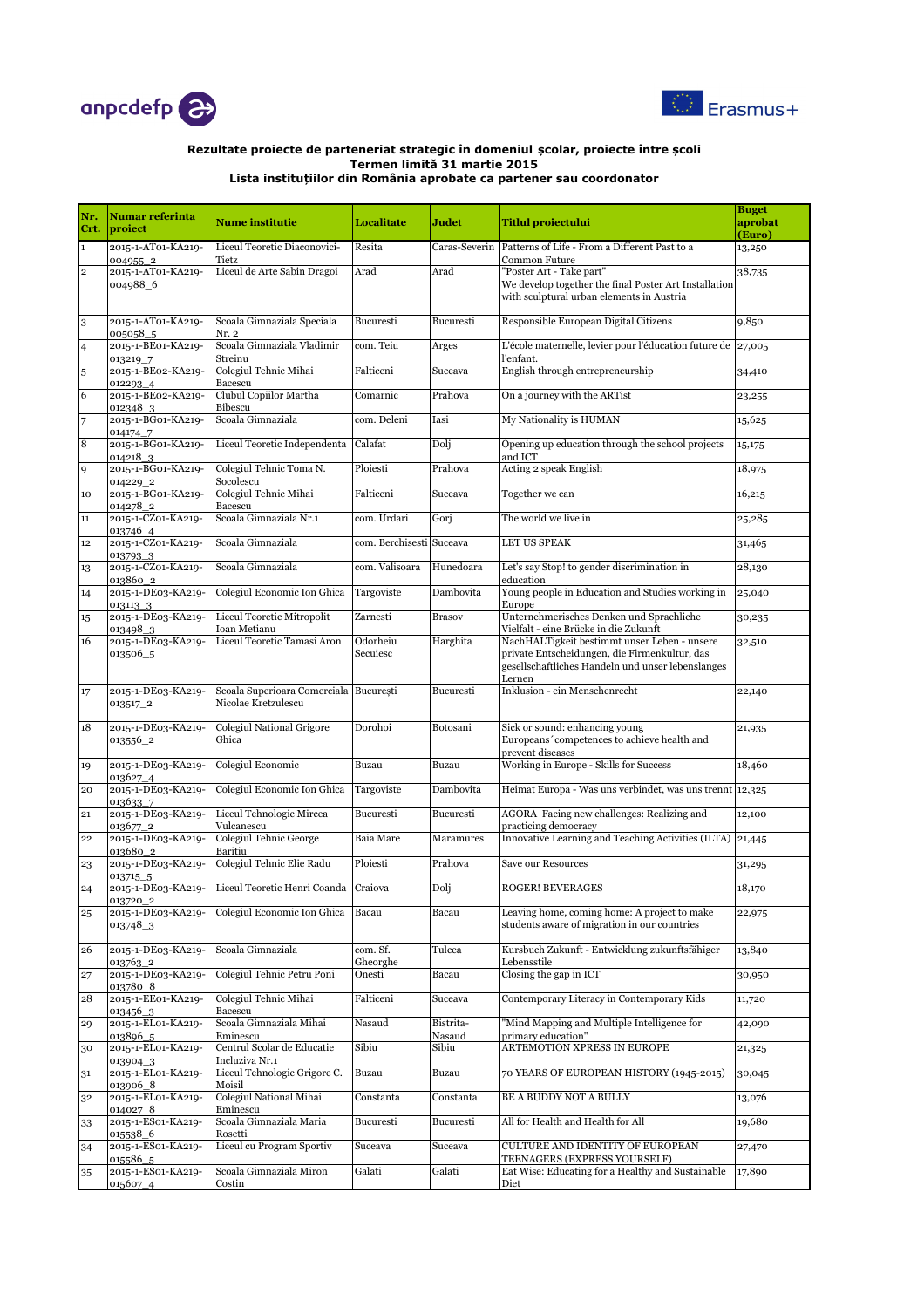



| Nr.<br>Crt. | <b>Numar referinta</b><br>proiect | <b>Nume institutie</b>                                       | <b>Localitate</b>        | Judet         | <b>Titlul proiectului</b>                                                                                                                                   | <b>Buget</b><br>aprobat<br>(Euro) |
|-------------|-----------------------------------|--------------------------------------------------------------|--------------------------|---------------|-------------------------------------------------------------------------------------------------------------------------------------------------------------|-----------------------------------|
| 36          | 2015-1-ES01-KA219-<br>015705_4    | Scoala Gimnaziala Nr. 10                                     | Giurgiu                  | Giurgiu       | Journal Culturel Digital : l'innovation pour<br>l'amélioration de la compétence communicative                                                               | 21,170                            |
| 37          | 2015-1-ES01-KA219-<br>015733_3    | Scoala Gimnaziala Ioan<br>Bancescu                           | com. Adancata            | Suceava       | COMER BIEN, CRECER MEJOR<br>(EAT WELL,<br><b>GROW BETTER)</b>                                                                                               | 7,520                             |
| 38          | 2015-1-ES01-KA219-<br>015782_2    | Scoala Gimnaziala Al. I. Cuza                                | Podu Iloaiei             | Iasi          | THE WORDS WE CHOOSE MUST BE OUR EYES<br>(Use and abuse of social networking and its<br>educational implications)                                            | 16,380                            |
| 39          | 2015-1-ES01-KA219-<br>0157836     | Scoala Gimnaziala Horea,<br>Closca si Crisan                 | <b>Brad</b>              | Hunedoara     | S/he's Equal in Europe                                                                                                                                      | 25,845                            |
| 40          | 2015-1-ES01-KA219-<br>0158173     | Colegiul National Pedagogic<br>Stefan cel Mare               | Bacau                    | Bacau         | Fostering Comunicative Competence through Arts                                                                                                              | 19,170                            |
| 41          | 2015-1-ES01-KA219-<br>015844_3    | Colegiul Tehnic Gheorghe<br>Asachi                           | Iasi                     | Iasi          | BUILDING UP HUMAN VALUES THROUGH ART                                                                                                                        | 24,260                            |
| 42          | 2015-1-ES01-KA219-<br>015945_4    | Scoala Gimnaziala Nr.1                                       | com. Perisoru            | Calarasi      | YOUTH, MULTILINGUALISM AND WORK<br>PERSPECTIVES IN EUROPE                                                                                                   | 27,930                            |
| 43          | 2015-1-ES01-KA219-<br>015973_6    | Colegiul Vasile Lovinescu                                    | Falticeni                | Suceava       | Geography Mirrors Man                                                                                                                                       | 22,840                            |
| 44          | 2015-1-ES01-KA219-<br>016006 2    | Colegiul National Gheorghe<br>Vranceanu                      | Bacau                    | Bacau         | Launching our CO <sub>3</sub> Erasmus Satellite: COmmunity<br>engagement from schools, COnnecting knowledge<br>and real world, COmunnicating European youth | 11,595                            |
| 45          | 2015-1-ES01-KA219-<br>016030_2    | Liceul Teoretic Jean Louis<br>Calderon                       | Timisoara                | Timis         | RUMANÍA Y ESPAÑA: UNIDOS POR LA<br>HISTORIA, LA CULTURA Y LAS MIGRACIONES                                                                                   | 19,840                            |
| 46          | 2015-1-ES01-KA219-<br>016034_4    | <b>Colegiul National Unirea</b>                              | Turnu Magurele Teleorman |               | Getting to know, sharing and enjoying our cultural<br>heritage                                                                                              | 12,200                            |
| 47          | 2015-1-ES01-KA219-<br>0160635     | Gradinita cu Program<br>Prelungit Nr. 2                      | <b>Braila</b>            | <b>Braila</b> | Researching from the school library to improve the<br>environment.                                                                                          | 16,795                            |
| 48          | 2015-1-ES01-KA219-<br>016347_4    | Scoala Gimnaziala                                            | com. Stoilesti           | Valcea        | <b>STAY IN SCHOOL</b>                                                                                                                                       | 24,955                            |
| 49          | 2015-1-FR01-KA219-<br>014889 4    | Liceul Teoretic Nicolae<br>Balcescu                          | Medgidia                 | Constanta     | <b>HEALTHY</b> life                                                                                                                                         | 26,070                            |
| 50          | 2015-1-FR01-KA219-<br>014913_4    | Liceul Teoretic Nicolae Iorga                                | <b>Braila</b>            | <b>Braila</b> | <b>ACTION!</b>                                                                                                                                              | 25,930                            |
| 51          | 2015-1-FR01-KA219-<br>014937 8    | <b>Colegiul National Militar</b><br>Stefan cel Mare          | Campulung<br>Moldovenesc | Suceava       | <b>BODY</b>                                                                                                                                                 | 56,455                            |
| 52          | 2015-1-FR01-KA219-<br>014966_5    | Gradinita cu Program<br>Prelungit Nr. 2                      | Husi                     | Vaslui        | "Let's EAT together, Everybody Around the Table "                                                                                                           | 20,550                            |
| 53          | 2015-1-FR01-KA219-<br>015002_5    | Colegiul Agricol Nr.1                                        | Valea lui Mihai          | Bihor         | We Believe in a Better Europe                                                                                                                               | 25,700                            |
| 54          | 2015-1-FR01-KA219-<br>015016_3    | Colegiul National Octavian<br>Goga                           | Sibiu                    | Sibiu         | SUSTAINABLE CONSUMPTION AND<br>PRODUCTION                                                                                                                   | 34,155                            |
| 55          | 2015-1-FR01-KA219-<br>015041_2    | Scoala Gimnaziala George<br>Cosbuc                           | com. 23 August           | Constanta     | Se déplacer au quotidien en Europe, réalités et<br>perspectives.                                                                                            | 41,435                            |
| 56          | 2015-1-FR01-KA219-<br>0150813     | Scoala Gimnaziala George<br>Enescu                           | Sinaia                   | Prahova       | Une Europe des métiers : histoire et avenir                                                                                                                 | 15,850                            |
| 57          | 2015-1-FR01-KA219-<br>015091_2    | Colegiul Tehnic                                              | Campulung                | Arges         | European Art'mony                                                                                                                                           | 21,554                            |
| 58          | 2015-1-FR01-KA219-<br>015113_4    | Palatul Copiilor                                             | Bacau                    | Bacau         | Reduce, Reuse, Recycle                                                                                                                                      | 23,540                            |
| 59          | 2015-1-FR01-KA219-<br>015163_5    | <b>Colegiul Csiky Gergely</b>                                | Arad                     | Arad          | The European Express: Everybody on board!                                                                                                                   | 14,625                            |
| 60          | 2015-1-FR01-KA219-<br>015183_5    | Colegiul Economic Iulian Pop Cluj-Napoca                     |                          | Cluj          | <b>NUITS BLANCHES</b><br>Bâtir un projet culturel commun; comprendre les<br>craintes anciennes pour mieux affronter ensemble<br>les peurs contemporaines    | 45,000                            |
| 61          | 2015-1-FR01-KA219-<br>015195_4    | Colegiul National Economic<br>Gheorghe Chitu                 | Craiova                  | Dolj          | Access to School for Everyone                                                                                                                               | 24,680                            |
| 62          | 2015-1-FR01-KA219-<br>015223_6    | Colegiul National Victor<br><b>Babes</b>                     | Bucuresti                | Bucuresti     | Partageons nos valeurs dans l'effort !                                                                                                                      | 30,125                            |
| 63          | 2015-1-FR01-KA219-<br>015252 5    | Scoala Gimnaziala Alexandru<br>cel Bun                       | Bacau                    | Bacau         | Bien dans ma peau, bien dans ma tête, bien dans<br>mon avenir                                                                                               | 41,385                            |
| 64          | 2015-1-HR01-KA219-<br>013043_2    | <b>Colegiul National Moise</b><br>Nicoara                    | Arad                     | Arad          | The Magic of Sound                                                                                                                                          | 34,070                            |
| 65          | 2015-1-HR01-KA219-<br>013057_2    | Scoala Gimnaziala Ion Pop<br>Reteganul                       | com. Sincel              | Alba          | United through cultural and natural diversity -<br>learning through research                                                                                | 25,400                            |
| 66          | 2015-1-HR01-KA219-<br>013078_2    | Scoala Gimnaziala Nr. 4 Elena Pucioasa<br>Donici Cantacuzino |                          | Dambovita     | Emotional Competence in the school: Smile!                                                                                                                  | 14,011                            |
| 67          | 2015-1-HR01-KA219-<br>013112_9    | Scoala Gimnaziala Ioan Opris                                 | Turda                    | Cluj          | Presenting Legends Across the Continent in<br>European Schools                                                                                              | 23,910                            |
| 68          | 2015-1-HU01-KA219-<br>013509_3    | Scoala Gimnaziala Domokos<br>Pal Peter                       | com. Lunca de<br>Sus     | Harghita      | Madarak -<br>kutatás alapú, integrált természettudományos<br>oktatási programcsomag kifejlesztése                                                           | 51,851                            |
| 69          | 2015-1-HU01-KA219-<br>013610_2    | Scoala Gimnaziala Vaskertes                                  | Gheorgheni               | Harghita      | Találd meg Önmagad -pályaorientációs program                                                                                                                | 35,575                            |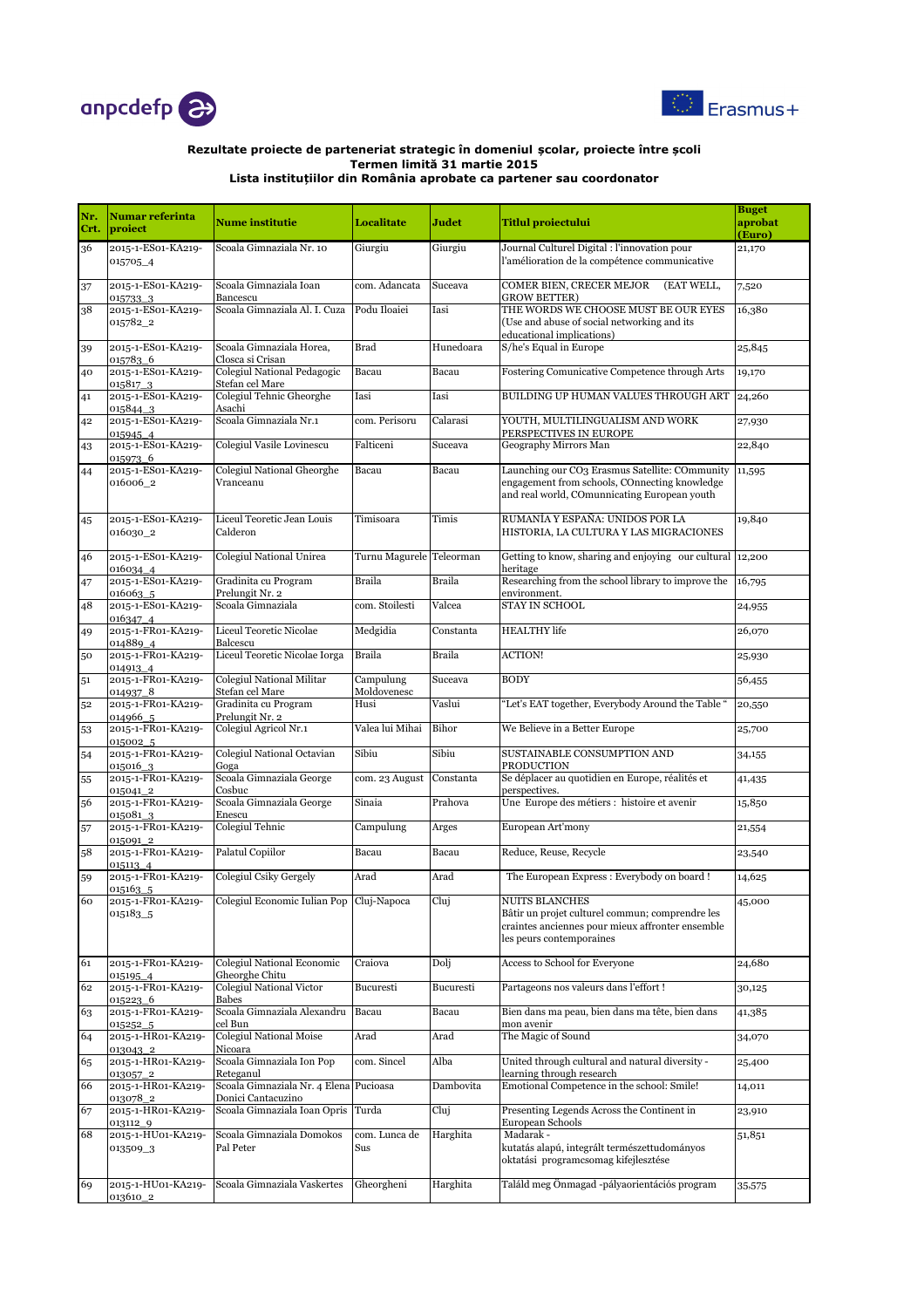



| Nr.<br>Crt. | <b>Numar referinta</b><br>proiect | <b>Nume institutie</b>                            | <b>Localitate</b>          | Judet         | <b>Titlul proiectului</b>                                                                                                                                                                     | <b>Buget</b><br>aprobat<br>(Euro) |
|-------------|-----------------------------------|---------------------------------------------------|----------------------------|---------------|-----------------------------------------------------------------------------------------------------------------------------------------------------------------------------------------------|-----------------------------------|
| 70          | 2015-1-HU01-KA219-<br>0136103     | Scoala Gimnaziala Tamasi<br>Aron                  | com. Lupeni                | Harghita      | Találd meg Önmagad -pályaorientációs program                                                                                                                                                  | 35,575                            |
| 71          | 2015-1-IE01-KA219-<br>008621_3    | Scoala Gimnaziala                                 | com. Fardea                | Timis         | 'Magic and Myths Unite Europe'                                                                                                                                                                | 11,340                            |
| 72          | 2015-1-IT02-KA219-<br>014735_4    | Scoala Gimnaziala                                 | com. Valisoara             | Hunedoara     | All together for Inclusion                                                                                                                                                                    | 32,730                            |
| 73          | 2015-1-IT02-KA219-<br>014752_4    | Scoala Gimnaziala                                 | com. Magura                | Buzau         | UNITED WE PLAY, UNITED WE WIN:<br>DEVELOPING SOCIAL SKILLS AND INCLUSIVE<br>EDUCATION THROUGH SPORT AND OUTDOOR<br><b>ACTIVITIES</b>                                                          | 33,335                            |
| 74          | 2015-1-IT02-KA219-<br>014836_4    | Scoala Gimnaziala Mihai<br>Eminescu               | Rosiorii de Vede Teleorman |               | LIVE NATURALLY, LIVE HEALTHY                                                                                                                                                                  | 20,280                            |
| 75          | 2015-1-IT02-KA219-<br>014869 8    | Scoala Gimnaziala Gheorghe<br>Bibescu             | Craiova                    | Dolj          | C.O.N.T.E.ST. – meeting the Challenge Of iNclusion 24,610<br>Through music and trainEd STaff                                                                                                  |                                   |
| 76          | 2015-1-IT02-KA219-<br>014886_3    | Colegiul National de Muzica<br>George Enescu      | Bucuresti                  | Bucuresti     | BUILDING A EUROPEAN ORCHESTRA                                                                                                                                                                 | 41,000                            |
| 77          | 2015-1-IT02-KA219-<br>0149056     | Scoala Gimnaziala Mihai<br>Eminescu               | Braila                     | <b>Braila</b> | MUSIC TO DECREASE INEQUALITY AT SCHOOL                                                                                                                                                        | 34,475                            |
| 78          | 2015-1-IT02-KA219-<br>015004_8    | Liceul de Arta                                    | Sibiu                      | Sibiu         | Notes Of Europe                                                                                                                                                                               | 49,170                            |
| 79          | 2015-1-IT02-KA219-<br>015139_4    | Liceul Teoretic Tudor Arghezi Craiova             |                            | Dolj          | NZEB for Enhancing STEM skills and motivating<br>Students                                                                                                                                     | 41,300                            |
| 80          | 2015-1-IT02-KA219-<br>015284_4    | Scoala Gimnaziala Nr. 95                          | Bucuresti                  | Bucuresti     | Booktrailers and Videostorytelling: How to teach<br>and learn reading appreciation                                                                                                            | 28,178                            |
| 81          | 2015-1-IT02-KA219-<br>015441_2    | Gradinita cu Program<br>Prelungit nr. 36          | Braila                     | <b>Braila</b> | I KNOW WHAT I WANT TO BE                                                                                                                                                                      | 15,600                            |
| 82          | 2015-1-IT02-KA219-<br>015506 5    | Liceul Teoretic Tudor Arghezi                     | Craiova                    | Dolj          | thinking  coding                                                                                                                                                                              | 25,200                            |
| 83          | 2015-1-LT01-KA219-<br>0133973     | Liceul Teoretic Lucian Blaga                      | Oradea                     | Bihor         | The Mysteries of European Capitals                                                                                                                                                            | 12,860                            |
| 84          | 2015-1-LT01-KA219-<br>013401_4    | Liceul cu Program Sportiv                         | Alba Iulia                 | Alba          | <b>UNITED IN MUSIC</b>                                                                                                                                                                        | 19,450                            |
| 85          | 2015-1-LT01-KA219-<br>013406_2    | Scoala Gimnaziala Constantin Vaslui<br>Parfene    |                            | Vaslui        | Creative European School: C.L.I.C.K.                                                                                                                                                          | 16,385                            |
| 86          | 2015-1-LT01-KA219-<br>013446_5    | Scoala Gimnaziala Nr.16                           | Oradea                     | Bihor         | TODAY'S READERS, FUTURE LEADERS                                                                                                                                                               | 11,750                            |
| 87          | 2015-1-LT01-KA219-<br>013452_2    | Scoala Gimnaziala Ion Mares                       | com. Vulcana<br>Bai        | Dambovita     | Coloured by the Sun, United by the Sea                                                                                                                                                        | 26,950                            |
| 88          | 2015-1-LV01-KA219-<br>013400_4    | Liceul Pedagogic Ioan<br>Popescu                  | Barlad                     | Vaslui        | Inclusive Preschool for Kid - Visual, Auditory and<br>Kinesthetic Learners                                                                                                                    | 19,675                            |
| 89          | 2015-1-LV01-KA219-<br>013417_3    | Colegiul Energetic                                | Ramnicu Valcea Valcea      |               | Learning platform "Young people Entrepreneurial<br>skill development possibilities"                                                                                                           | 22,930                            |
| 90          | 2015-1-LV01-KA219-<br>013425_4    | Scoala Gimnaziala Vlad Tepes com. Vulcana         | Bai                        | Dambovita     | Bridging play, learning and technology in<br>childhood education                                                                                                                              | 13,925                            |
| 91          | 2015-1-LV01-KA219-<br>013447_4    | Centrul Scolar de Educatie<br>Incluziva Nr. 1     | Oradea                     | Bihor         | Valuing Play                                                                                                                                                                                  | 13,400                            |
| 92          | 2015-1-PL01-KA219-<br>016465_4    | Scoala Gimnaziala Gheorghe<br>Lazar               | com. Barcanesti Prahova    |               | Europe's Unique Regions - Our Personal Experience                                                                                                                                             | 24,925                            |
| 93          | 2015-1-PL01-KA219-<br>016483_4    | Liceul Teoretic Gheorghe<br>Lazar                 | Pecica                     | Arad          | Niebo w zasięgu                                                                                                                                                                               | 33,570                            |
| 94          | 2015-1-PL01-KA219-<br>016491_2    | Colegiul National Nichita<br>Stanescu             | Ploiesti                   | Prahova       | Concept, Cooperation, Creation'                                                                                                                                                               | 22,725                            |
| 95          | 2015-1-PL01-KA219-<br>016555 4    | Scoala Gimnaziala Nr. 2                           | Resita                     |               | Caras-Severin Just read! Po prostu czytaj!                                                                                                                                                    | 27,675                            |
| 96          | 2015-1-PL01-KA219-<br>016562_2    | Liceul Tehnologic Economic<br>de Turism           | Iasi                       | Iasi          | Współpraca europejskich szkół średnich w celu<br>wytworzenia, wykorzystywania i upowszechniania<br>Otwartych Zasobów Edukacyjnych z zastosowaniem<br>technologii komunikacyjno-informacyjnej. | 34,915                            |
| 97          | 2015-1-PL01-KA219-<br>016735 3    | Liceul Matei Basarab                              | Craiova                    | Dolj          | Brains at school - knowledge is power! / Mózgi w<br>szkole - wiedza jest potęgą!                                                                                                              | 27,250                            |
| 98          | 2015-1-PL01-KA219-<br>016865_5    | Scoala Gimnaziala Nr. 1                           | Onesti                     | Bacau         | Made by Two Hands - Regional Handicraft in<br>Introducing Youth into European Labour Market                                                                                                   | 31,400                            |
| 99          | 2015-1-PL01-KA219-<br>016926_7    | <b>Liceul Teoretic</b>                            | Pancota                    | Arad          | Wczesne wsparcie uczniów potencjalnie<br>zagrożonych, po ukończeniu edukacji szkolnej,<br>bezrobociem.                                                                                        | 37,250                            |
| 100         | 2015-1-PL01-KA219-<br>016980_5    | Colegiul Tehnic Danubiana                         | Roman                      | Neamt         | Ostatnia szansa – zachowanie bioróżnorodności dla<br>następnych pokoleń                                                                                                                       | 50,190                            |
| 101         | 2015-1-PL01-KA219-<br>016994_6    | Gradinita cu Program<br>Prelungit Perlutele Marii | Constanta                  | Constanta     | European development of the early childhood<br>education is the key to success in life.                                                                                                       | 27,510                            |
| 102         | 2015-1-PL01-KA219-<br>017040_4    | Liceul Teoretic Vasile<br>Alecsandri              | Iasi                       | Iasi          | School Media Center - Taming the Fourth Power                                                                                                                                                 | 39,400                            |
| 103         | 2015-1-PL01-KA219-<br>017061_3    | Colegiul National Gheorghe<br>Munteanu Murgoci    | Braila                     | <b>Braila</b> | Successful communication - the future of Europe                                                                                                                                               | 22,570                            |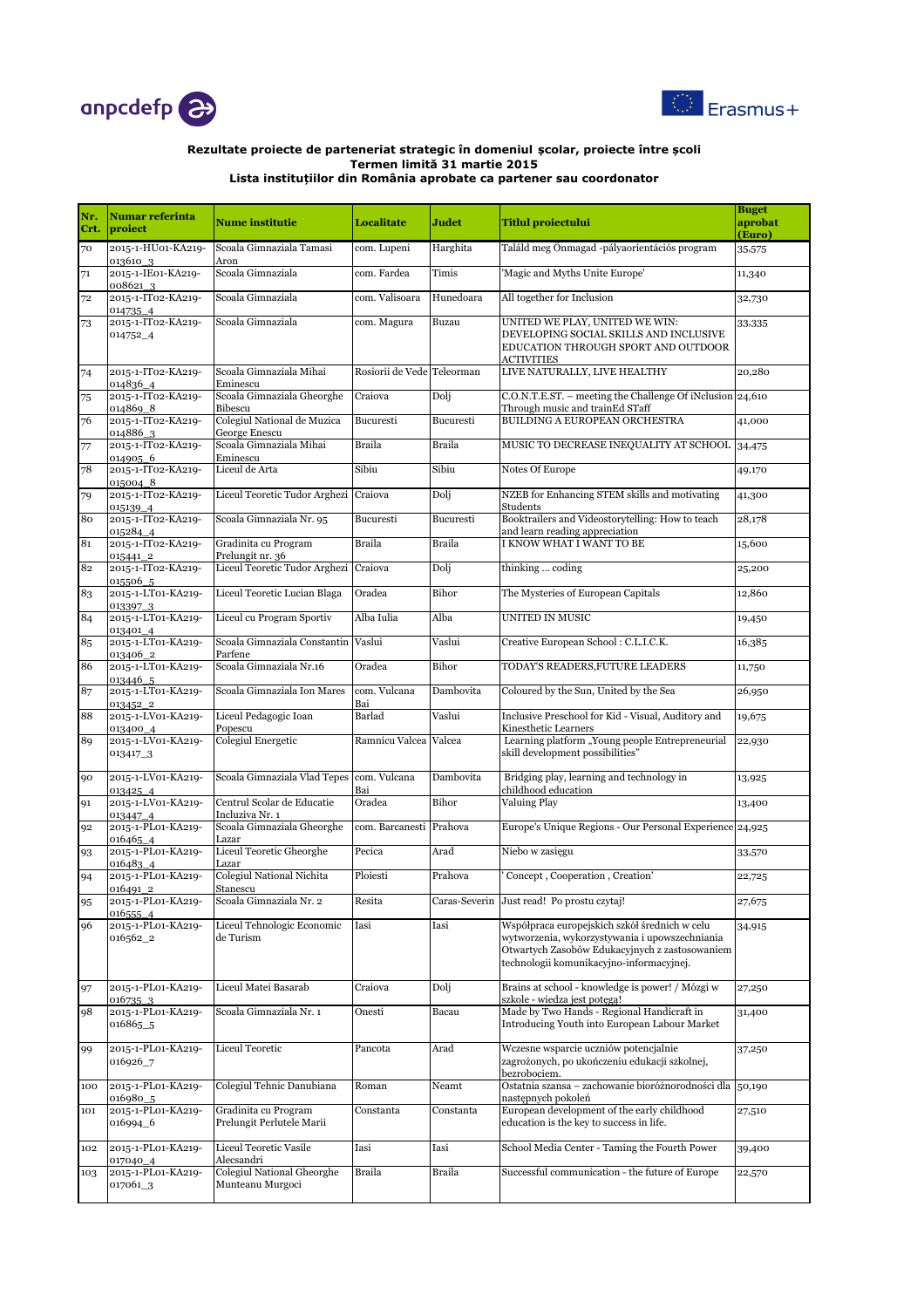



| Nr.<br>Crt. | <b>Numar referinta</b><br>proiect  | <b>Nume institutie</b>                                         | Localitate                    | Judet               | <b>Titlul proiectului</b>                                                                               | <b>Buget</b><br>aprobat<br>(Euro) |
|-------------|------------------------------------|----------------------------------------------------------------|-------------------------------|---------------------|---------------------------------------------------------------------------------------------------------|-----------------------------------|
| 104         | 2015-1-PL01-KA219-<br>017077_4     | Scoala Gimnaziala Nr. 1                                        | Ramnicu Sarat                 | Buzau               | VIRTUAL MUSEUM - through the online door to<br>real life                                                | 18,380                            |
| 105         | 2015-1-PL01-KA219-<br>017195_2     | Scoala Gimnaziala Samson<br>Bodnarescu                         | com. Galanesti                | Suceava             | Nature detectives                                                                                       | 26,210                            |
| 106         | 2015-1-PT01-KA219-<br>012924 6     | Liceul Tehnologic Aurel<br>Vlaicu                              | Cluj-Napoca                   | Cluj                | Empower students with entrepreneurial skills                                                            | 38,845                            |
| 107         | 2015-1-PT01-KA219-<br>012951 5     | Colegiul Tehnic Anghel<br>Saligny                              | Rosiorii de Vede Teleorman    |                     | Mini Entrepreneurs at School                                                                            | 16,190                            |
| 108         | 2015-1-RO01-KA219-<br>014963_1     | Liceul Teoretic Mihail<br>Kogalniceanu                         | Vaslui                        | Vaslui              | Comics in teaching languages/La BD en classe de<br>langues                                              | 30,450                            |
| 109         | 2015-1-RO01-KA219-<br>014977_1     | Scoala Gimnaziala Nr.1                                         | com. Holboca                  | Iasi                | Be Healthy, Be Natural, Be Smart                                                                        | 36,633                            |
| 110         | 2015-1-RO01-KA219-<br>014992_1     | Liceul Teoretic Traian Vuia                                    | Resita                        |                     | Caras-Severin Worth-spreading European Games Aid Mainstream 26,945<br>Education                         |                                   |
| 111         | 2015-1-RO01-KA219-<br>015002_1     | Scoala Gimnaziala Nr.7                                         | Giurgiu                       | Giurgiu             | Don't Throw, Make It Glow!                                                                              | 30,500                            |
| 112         | 2015-1-RO01-KA219-<br>015009_1     | Colegiul National Mircea cel<br>Batran                         | Ramnicu Valcea Valcea         |                     | Popular Culture in School                                                                               | 31,525                            |
| 113         | 2015-1-RO01-KA219-<br>015024 1     | Gradinita cu Program<br>Prelungit Castelul Copiilor            | $\overline{\mathrm{v}}$ aslui | Vaslui              | Guiding Activities and Methods for Teaching<br>English to Pre-Primary Children                          | 18,900                            |
| 114         | 2015-1-RO01-KA219-<br>015026_1     | <b>Colegiul National Garabet</b><br>Ibraileanu                 | Iasi                          | Iasi                | Stratégies innovantes pour éduquer les élèves sur<br>l'utilisation efficace des ressources regénérables | 32,885                            |
| 115         | 2015-1-RO01-KA219-<br>015030_1     | Colegiul Tehnic Ana Aslan                                      | Cluj-Napoca                   | Cluj                | <b>MATH AROUND US</b>                                                                                   | 29,315                            |
| 116         | 2015-1-RO01-KA219-<br>015034_1     | Liceul Teoretic Tudor Arghezi                                  | Craiova                       | Dolj                | Cross-Curricular Approaches to Mathematics and<br>Sciences in Formal and Informal Contexts              | 28,389                            |
| 117         | 2015-1-RO01-KA219-<br>015038_1     | Colegiul National Ienachita<br>Vacarescu                       | Targoviste                    | Dambovita           | Active citizenship and environmental awareness<br>through formal and non-formal education               | 33,435                            |
| 118         | 2015-1-RO01-KA219-<br>015080 1     | Scoala Gimnaziala Principesa<br>Margareta                      | Bucuresti                     | Bucuresti           | We can do it together                                                                                   | 37,975                            |
| 119         | 2015-1-RO01-KA219-<br>015095_1     | Scoala Gimnaziala Nr. 1                                        | sat Ivesti com.<br>Ivesti     | Vaslui              | Learning Foreign Language through ICT                                                                   | 17,545                            |
| 120         | 2015-1-RO01-KA219-<br>015104 1     | Scoala Gimnaziala Alexandru<br>Stefulescu                      | Targu-Jiu                     | Gorj                | LIBRARY A MAGIC PLACE                                                                                   | 28,380                            |
| 121         | 2015-1-RO01-KA219-<br>015106 1     | Colegiul de Arta Carmen Sylva Ploiesti                         |                               | Prahova             | Developing English through ARt-oriented activities                                                      | 27,616                            |
| 122         | 2015-1-RO01-KA219-<br>015106_7     | <b>Colegiul National Militar</b><br>Dimitrie Cantemir          | <b>Breaza</b>                 | Prahova             | Developing English through ARt-oriented activities                                                      | 38,386                            |
| 123         | 2015-1-RO01-KA219-<br>015117_1     | Colegiul National de<br>Informatica                            | Piatra Neamt                  | Neamt               | Creative path of learning                                                                               | 36,065                            |
| 124         | 2015-1-RO01-KA219-<br>015119_1     | Liceul Teoretic Solomon<br>Halita                              | Singeorz-Bai                  | Bistrita-<br>Nasaud | No frontiers in education!                                                                              | 38,746                            |
| 125         | 2015-1-RO01-KA219-<br>015133_1     | Scoala Gimnaziala Vlad Tepes                                   | com. Vulcana<br>Bai           | Dambovita           | <b>Healty Herbs Outlook</b>                                                                             | 22,400                            |
| 126         | 2015-1-RO01-KA219-<br>015142_1     | Scoala Gimnaziala Nicolae<br>Balcescu                          | Pitesti                       | Arges               | Broadening horizons by discovering unique cultures 26,820<br>and seasons in European countries          |                                   |
| 127         | 2015-1-RO01-KA219-<br>015145_1     | Liceul Tehnologic Voievodul<br>Mircea                          | Targoviste                    | Dambovita           | "Participative culture" – the way to be an european<br>active citizen                                   | 35,595                            |
| 128         | 2015-1-RO01-KA219-<br>015153_1     | Liceul Tehnologic Ioan Slavici Timisoara                       |                               | Timis               | Youth Bridges To Reach Efficient European<br>Citizenship Awareness                                      | 33,450                            |
| 129         | 2015-1-RO01-KA219-<br>$015157 - 1$ | Colegiul National Simion<br>Barnutiu                           | Simleu Silvaniei Salaj        |                     | Chemistry Experiments A European Approach                                                               | 31,300                            |
| 130         | 2015-1-RO01-KA219-<br>015164_1     | <b>Colegiul National Calistrat</b><br>Hogas                    | Piatra-Neamt                  | Neamt               | SELFY - Save Earth Life for Youth                                                                       | 34,335                            |
| 131         | 2015-1-RO01-KA219-<br>015167_1     | Scoala Gimnaziala Ion Mares                                    | com. Vulcana-<br>Bai          | Dambovita           | Words Unite Us                                                                                          | 31,990                            |
| 132         | 2015-1-RO01-KA219-<br>015173_1     | Scoala Gimnaziala Nr. 4                                        | Suceava                       | Suceava             | Cities On Rivers                                                                                        | 29,020                            |
| 133         | 2015-1-RO01-KA219-<br>015199_1     | Scoala Gimnaziala Nr. 4 Elena Pucioasa<br>Donici Cantacuzino   |                               | Dambovita           | e-Management of multidisciplinary projects for<br>secondary schools                                     | 40,380                            |
| 134         | 2015-1-RO01-KA219-<br>015226 1     | Liceul Tehnologic Sfantul<br>Pantelimon                        | Bucuresti                     | Bucuresti           | THE PLACE WHERE WE LIVE!                                                                                | 36,315                            |
| 135         | 2015-1-RO01-KA219-<br>015226 7     | Scoala Gimnaziala Nr. 92                                       | Bucuresti                     | Bucuresti           | THE PLACE WHERE WE LIVE!                                                                                | 30,315                            |
| 136         | 2015-1-SE01-KA219-<br>012259_5     | Scoala Gimnaziala                                              | com. Sura Mica                | Sibiu               | Between yesterday and tomorrow                                                                          | 21,015                            |
| 137         | 2015-1-SE01-KA219-<br>012268_4     | Scoala Gimnaziala Stefan Cel<br>Mare                           | Dorohoi                       | Botosani            | SAGAS FROM PAST TO THE FUTURE                                                                           | 28,955                            |
| 138         | 2015-1-SE01-KA219-<br>012274_5     | Colegiul National Tudor<br>Vladimirescu                        | Târgu - Jiu                   | Gorj                | Eat right - Be smart                                                                                    | 10,505                            |
| 139         | 2015-1-SE01-KA219-<br>012323_2     | Scoala Gimnaziala Stroe S.<br>Belloescu                        | Barlad                        | Vaslui              | Supporting schools for a better Europe. Fighting<br>Xenophobia with education.                          | 24,480                            |
| 140         | 2015-1-SK01-KA219-<br>008905_3     | Centrul Scolar pentru<br>Educatie Incluziva Alexandru<br>Rosca | Lugoj                         | Timis               | My work is my future                                                                                    | 21,075                            |